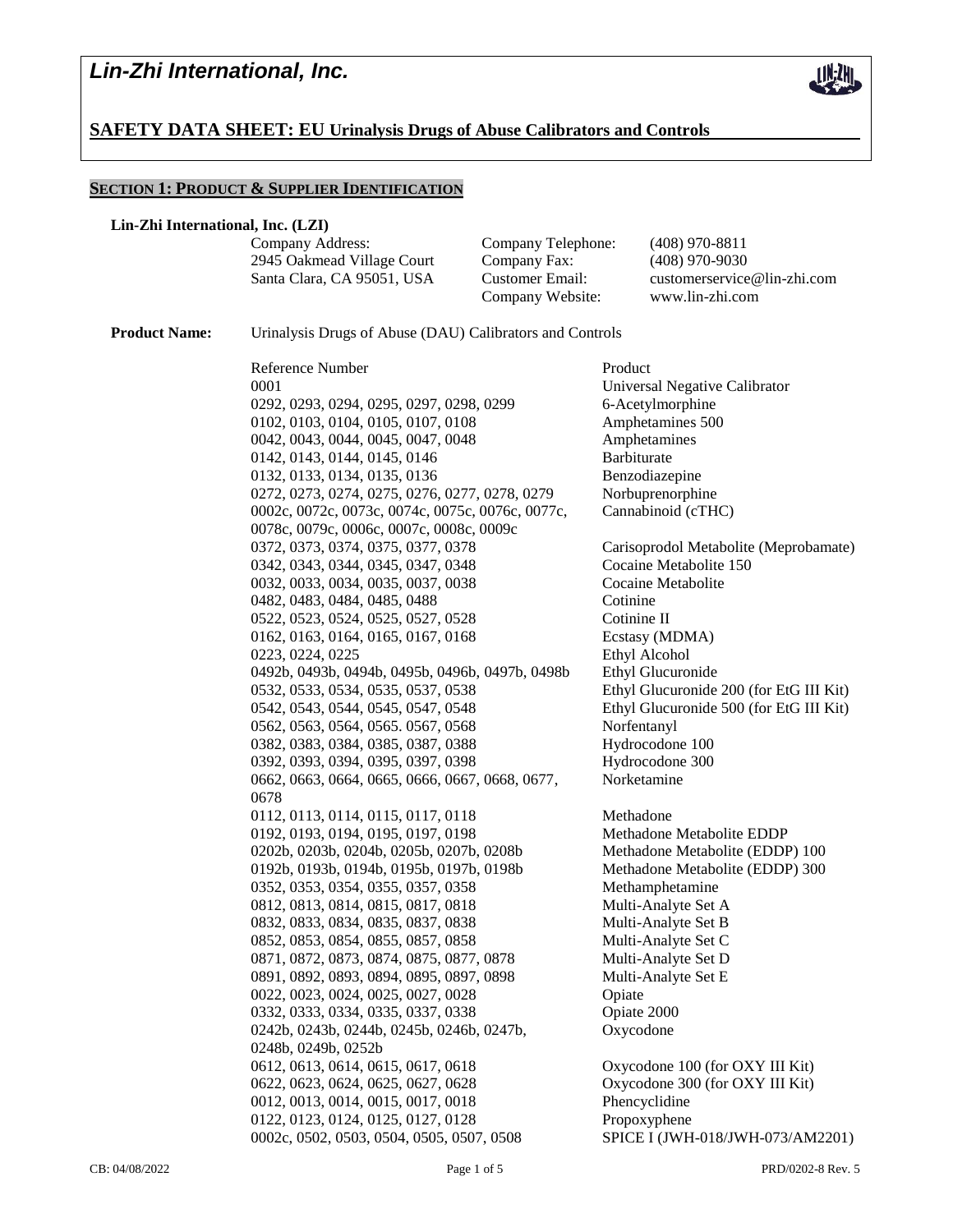

## **SAFETY DATA SHEET: EU Urinalysis Drugs of Abuse Calibrators and Controls**

|                                          | Reference Number<br>0002c, 0512, 0513, 0514, 0515, 0517, 0518                                                                                                                                                                                                                                                                                                                                                                                                                                                                                  | Product<br><b>SPICE II (UR-144/XLR-11)</b> |  |
|------------------------------------------|------------------------------------------------------------------------------------------------------------------------------------------------------------------------------------------------------------------------------------------------------------------------------------------------------------------------------------------------------------------------------------------------------------------------------------------------------------------------------------------------------------------------------------------------|--------------------------------------------|--|
|                                          | 0412, 0413, 0414, 0415, 0417, 0418                                                                                                                                                                                                                                                                                                                                                                                                                                                                                                             | Tramadol                                   |  |
| Description:                             | Urine based calibrators and controls for use in combination with drugs of abuse (DAU) urinalysis<br>enzyme immunoassay (EIA) and enzymatic assay diagnostic reagents. The products are contained<br>in dropper bottles and packaged in small boxes. For further information, please go to the product<br>insert link included inside of the assay box or go to www.lin-zhi.com for the product inserts<br>specifically for calibrators and/or controls.                                                                                        |                                            |  |
| <b>SECTION 2: HAZARDS IDENTIFICATION</b> |                                                                                                                                                                                                                                                                                                                                                                                                                                                                                                                                                |                                            |  |
| <b>Classification:</b>                   | The product is not considered a hazardous mixture, but it is potentially biohazardous because it<br>contains processed human urine. It contains a trace quantity amount ( $< 0.1$ % w/v) of sodium<br>azide ( $\text{NaN}_3$ , CAS No. 26628-22-8) which is added as a preservative. Trace amounts of acids and<br>bases have been used only during product processing and to balance the pH of the product.<br>Testing of the product itself to determine health hazards has not been performed. The product<br>does not contain carcinogens. |                                            |  |
| Labeling:                                | The product label states the product contains sodium azide $(0.09\%)$ as preservative.                                                                                                                                                                                                                                                                                                                                                                                                                                                         |                                            |  |
| Symbol:                                  | N/A                                                                                                                                                                                                                                                                                                                                                                                                                                                                                                                                            |                                            |  |
| <b>Hazard Statement:</b>                 | N/A                                                                                                                                                                                                                                                                                                                                                                                                                                                                                                                                            |                                            |  |
| <b>Precautionary</b>                     | Although sodium azide is only $< 0.1$ % w/v of the product, the Precautions and Warning section                                                                                                                                                                                                                                                                                                                                                                                                                                                |                                            |  |
| <b>Statements:</b>                       | of the product insert states:                                                                                                                                                                                                                                                                                                                                                                                                                                                                                                                  |                                            |  |

• *Harmful if swallowed.*

*lead or copper plumbing to form potentially explosive metal azide. When disposing such liquids always flush with a large volume of water to prevent azide build-up.* • *The calibrators / controls are prepared from non-sterile human urine. They are not tested by licensed reagents for the presence of antibodies to human immunodeficiency* 

• *The calibrators / controls contain sodium azide preservative, which may react with* 

- *viruses, the hepatitis antigens, and/or anti-hepatitis antibodies. They should be handled as potentially infectious. Always apply good laboratory practice to avoid any skin contact or ingestion.*
- *Do not use the calibrators / controls beyond their expiration dates.*

### **SECTION 3: COMPOSITION/INFORMATION ON INGREDIENTS**

There is no hazardous ingredient present in the product which is above its appropriate cutoff levels according to the Globally Harmonized System (GHS). The cutoff level for ingredients causing respiration/skin sensitization, reproductive toxicity, carcinogenicity, and category 1 mutagenicity is  $\geq 0.1$  %. The cutoff level for all other hazard classes is  $\geq 1$  %. Therefore no components need to be disclosed according to the applicable regulations. The products do contain processed human urine which has not been tested for the presence of antibodies to the human immunodeficiency virus or hepatitis antigens/antibodies. The products should be handled as potentially biohazardous using standard biosafety precautions.

### **SECTION 4: FIRST AID MEASURES**

**Potential Routes of Exposure**: Skin contact, eye contact, and accidental ingestion. Inhalation is highly unlikely. **Skin contact:** Wash affected area thoroughly with soap and water. Remove contaminated clothing and shoes. **Eye contact:** Flush with plenty of water for at least 15 minutes. **Ingestion:** If swallowed, wash out mouth with water and drink plenty of water. *If adverse symptoms are experienced, contact a physician as a precautionary measure.*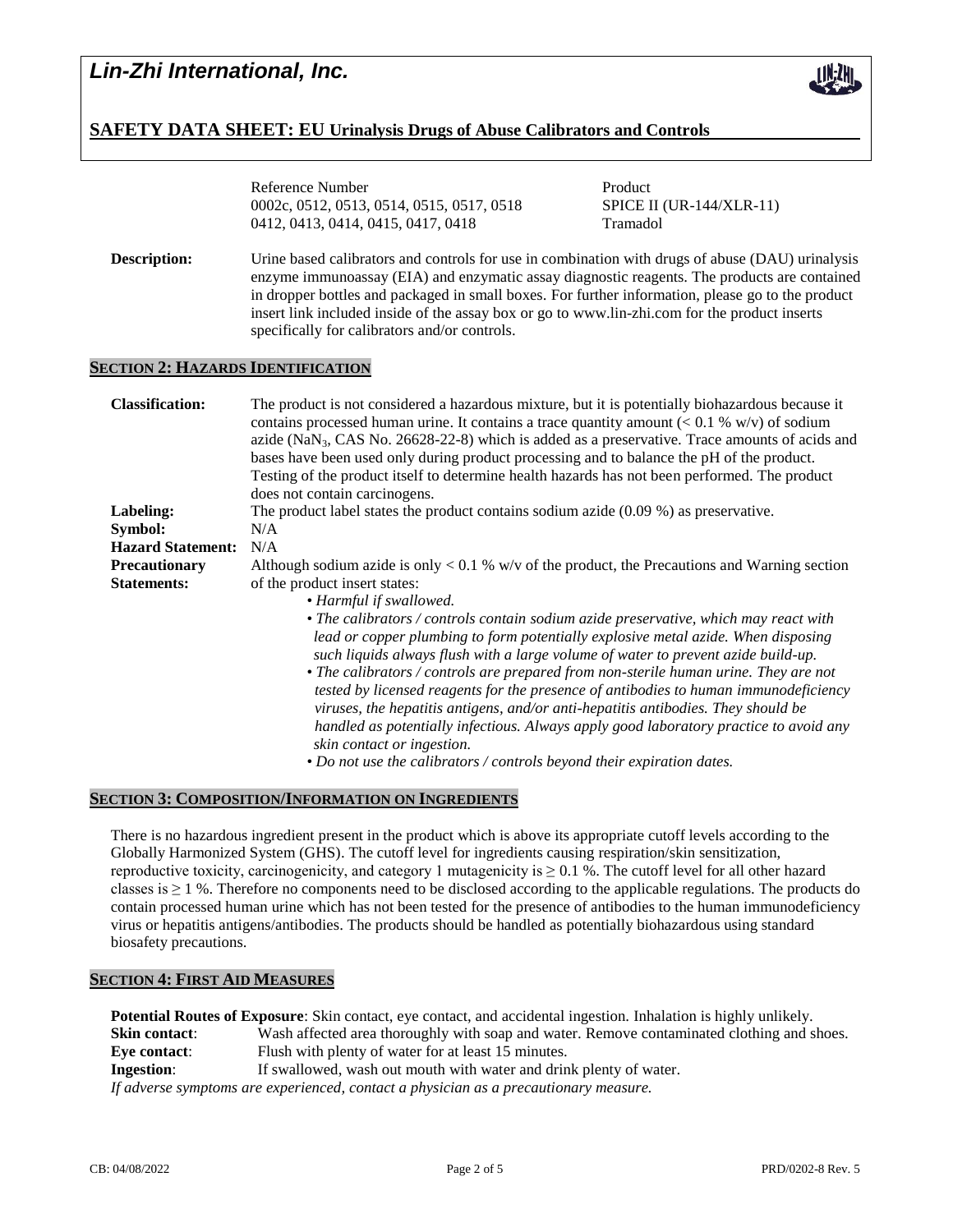

## **SECTION 5: FIRE FIGHTING MEASURES**

| <b>Suitable Extinguishing Media:</b> |
|--------------------------------------|
| Unsuitable extinguishing media:      |
| Specific hazards in case of fire:    |
| Special protective equipment         |
| and precaution for fire fighters:    |

Typical media is suitable. None are known. None are known. Use the typical equipment and precautions. There is a recommendation to wear self-contained breathing apparatus.

## **SECTION 6: ACCIDENTAL RELEASE MEASURES**

- **Personal Precautions**: If the liquid product is spilled, take the proper precautions to minimize exposure to it by wearing the appropriate personal protective equipment (PPE).
- **Cleaning Methods**: Quarantine the spill area and minimize spreading of spilled liquid. Soak up the liquid with a suitable absorbent material such as a mat pad. Clean the spill area thoroughly with soap and water. When disposing of the product by means of plumbing, always flush with a large volume of water to prevent long-term sodium azide accumulation in the metal plumbing. Observe and obey federal, state, and local laws and ordinances regarding proper disposal practices.
- **Environmental Precautions**: Collect the spilled liquid, absorbent material, and rinse water into suitable containers for proper disposal in accordance with applicable waste disposal regulations. Prevent runoff into sewers, storm drains, surface waters, and soil.

## **SECTION 7: HANDLING AND STORAGE**

**Handling:** Wear PPE such as gloves, lab coats, and safety glasses as necessary. Avoid contact with eyes or skin. Storage: Keep the product tightly closed. Store at 2-8<sup>°</sup>C. Do not expose to extreme temperatures.

## **SECTION 8: EXPOSURE CONTROL/PERSONAL PROTECTION**

**Occupational Exposure Limits:** There are no established exposure limits for this product. *Personal Protective Equipment (PPE)* **Eye Protection**: Wear safety glasses with side shields. Have eye wash stations available as a precaution. **Skin Protection**: Wear lab coat over clothing and gloves. **Respiratory Protection**: Inhalation is unlikely.

## **SECTION 9: PHYSICAL AND CHEMICAL PROPERTIES**

| Transparer        |
|-------------------|
| No odor           |
| $\sim 6.0$ to 7.0 |
|                   |
| Soluble in        |
|                   |
| $\sim$ 1.0        |

## **Calibrators Controls**

**Transparent Transparent Soluble in Water Soluble in Water** Soluble in Water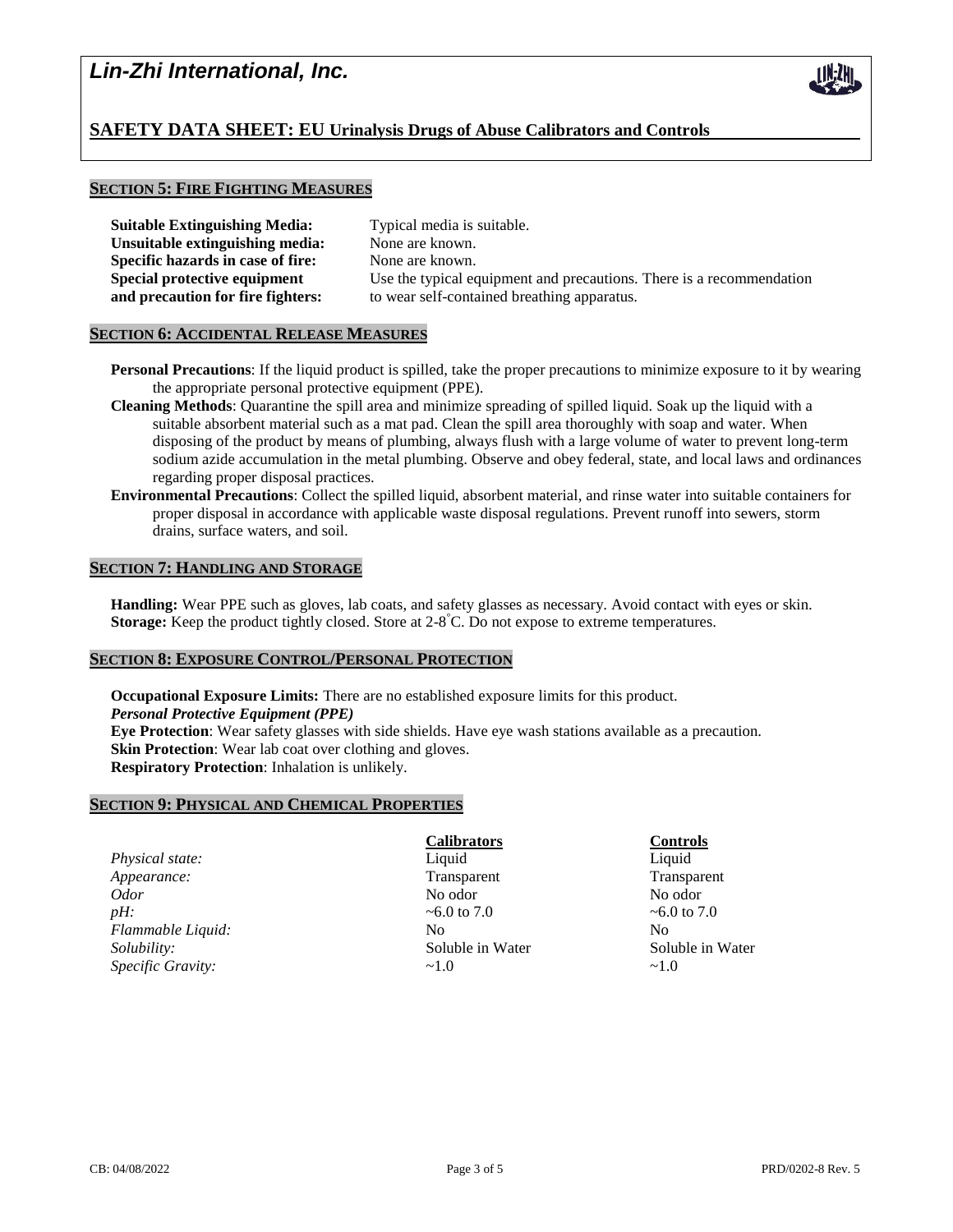# *Lin-Zhi International, Inc.*



## **SECTION 10: STABILITY AND REACTIVITY**

**Chemical Stability:** Stable under normal conditions of use.

- **Possibility of hazardous reactions**: Although sodium azide is  $< 0.1$  % w/v of the product, sodium azide build up may occur over time in metal plumbing if the product is not properly disposed, leading to explosive and shock sensitive components. An extra precaution is to schedule a routine assessment of the plumbing system.
- **Conditions to Avoid**: Sodium azide build up in metal plumbing may be avoided by flushing the product with a large volume of water when disposing of it. Additionally, introducing the product to acidic conditions below a pH of 4.8 should be avoided.

**Materials to Avoid**: None are known.

**Hazardous Decomposition Products**: None are known.

### **SECTION 11: TOXICOLOGICAL INFORMATION**

**Skin (Irritancy and Acute Toxicity):** No data is available. **Eye (Irritancy and Acute Toxicity):** No data is available. **Ingestion:** No data is available. **Chronic Toxicity (Target Organ Effects):** No data is available. **Mutagenicity:** No data is available. **Inhalation:** No data is available. Low risk of inhalation.

## **SECTION 12: ECOLOGICAL INFORMATION**

**Persistence and Degradability:** No data is available. **Bio-accumulative potential:** No data is available. **Mobility:** No data is available. **Aquatic Toxicity**: No data is available.

### **SECTION 13: DISPOSAL CONSIDERATION**

The proper disposal method consists of running a large volume of water with the disposal of the product and/or product wastes in order to prevent sodium azide buildup in metal plumbing. Dispose of the product separately from other waste materials. Follow applicable local, state, and federal regulations for disposal, as some guidelines may require more precautionary measures for disposal of dilute sodium azide liquids, such as segregation of the waste products and treatment.

### **SECTION 14: TRANSPORT INFORMATION**

These goods are not hazardous and are not regulated for transport by IATA.

**Proper Shipping Name:** Urinalysis Drugs of Abuse (DAU) Calibrators and Controls **Hazard Class:** Non-hazardous but potentially biohazardous **Packing Group:** N/A **Marine Pollutant:** No **Note**: These are perishable, liquid products. The products are packed with ice to maintain an approximately 2-8°C temperature range during transit.

#### **SECTION 15: REGULATORY INFORMATION**

The regulatory data in this section is not intended to be all-inclusive, only a selected regulation is represented.

European Inventory of Existing Commercial Chemical Substances / European List of Notified Chemical Substances (EINECS / ELINCS) No. for Sodium Azide: 247-852-1.